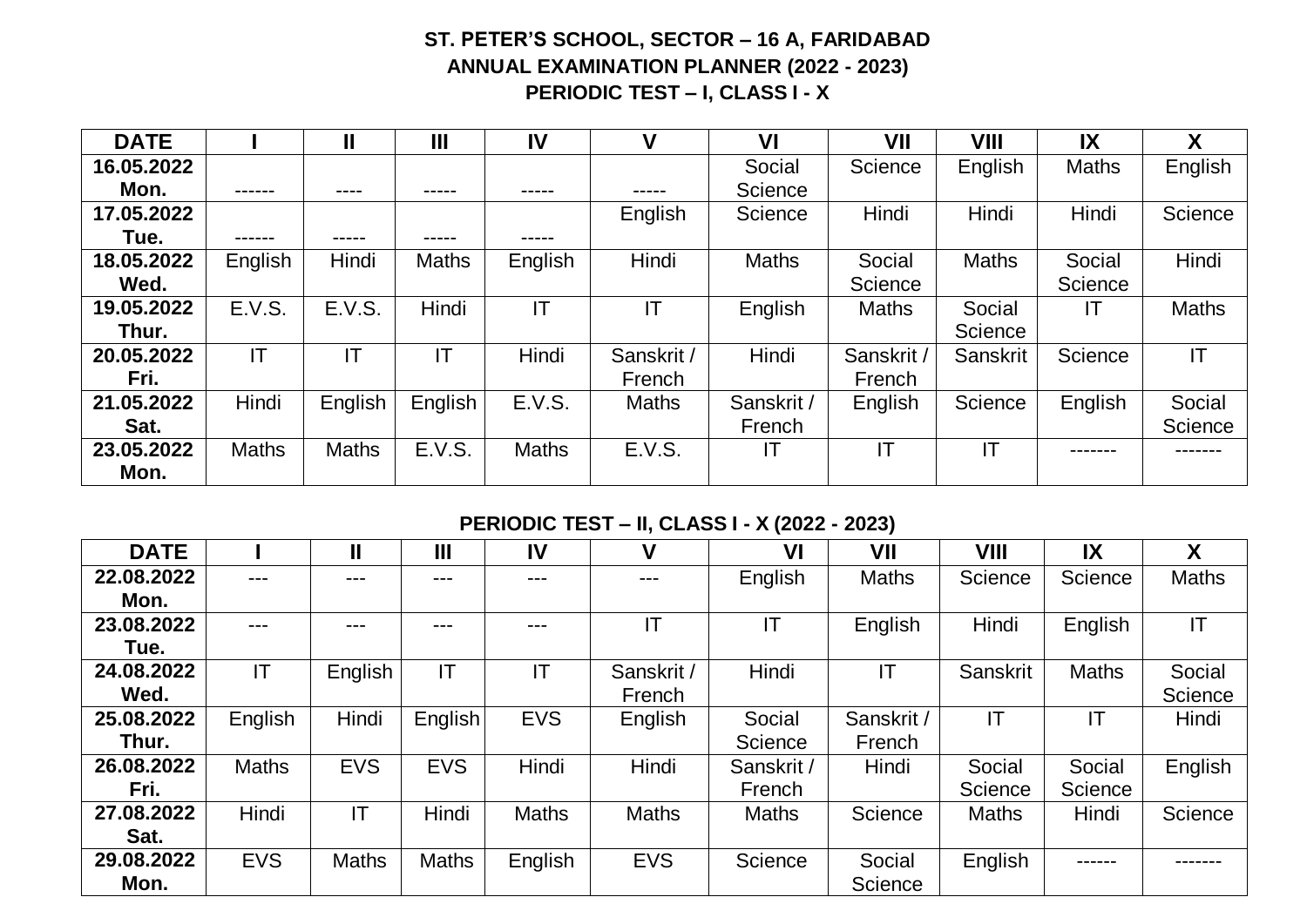## **PERIODIC TEST – III (2022 – 2023) CLASS I - X**

| <b>DATE</b> |              |              | Ш            | IV           | ν            | V <sub>l</sub> | VII             | VIII         | IX             | Χ              |
|-------------|--------------|--------------|--------------|--------------|--------------|----------------|-----------------|--------------|----------------|----------------|
| 12.12.2022  | ---          | ---          | ---          | ---          | $- -$        | IT             | ΙT              | ΙT           | Social         | Science        |
| Mon.        |              |              |              |              |              |                |                 |              | <b>Science</b> |                |
| 13.12.2022  | ---          | ---          | ---          | ---          |              | <b>Maths</b>   | English         | Hindi        | IΤ             | English        |
| Tue.        |              |              |              |              |              |                |                 |              |                |                |
| 14.12.2022  | IT           | IT           | IT           |              | <b>Maths</b> | Science        | Social          | Sanskrit     | Science        | <b>Maths</b>   |
| Wed.        |              |              |              |              |              |                | Science         |              |                |                |
| 15.12.2022  | Hindi        | E.V.S.       | English      | English      | English      | English        | <b>Sanskrit</b> | <b>Maths</b> | Hindi          | IT             |
| Thur.       |              |              |              |              |              |                | /French         |              |                |                |
| 16.12.2022  | <b>Maths</b> | <b>Maths</b> | E.V.S.       | <b>Maths</b> | Hindi        | Hindi          | Science         | Social       | <b>Maths</b>   | Social         |
| Fri.        |              |              |              |              |              |                |                 | Science      |                | <b>Science</b> |
| 17.12.2022  | English      | Hindi        | Hindi        | Hindi        | Sanskrit     | Sanskrit       | Hindi           | English      | English        | Hindi          |
| Sat.        |              |              |              |              | /French      | /French        |                 |              |                |                |
| 19.12.2022  | E.V.S.       | English      | <b>Maths</b> | E.V.S.       | Science      | Social         | <b>Maths</b>    | Science      |                | ------         |
| Mon.        |              |              |              |              |              | Science        |                 |              |                |                |

**SEMESTER - I (Half Yearly) of Classes LKG - X: 10th October-22nd October 2022 (Tentative)**

**SEMESTER - II (Annual Examination) of Classes LKG -VIII: 20th Feb – 11th March 2023 (Tentative)**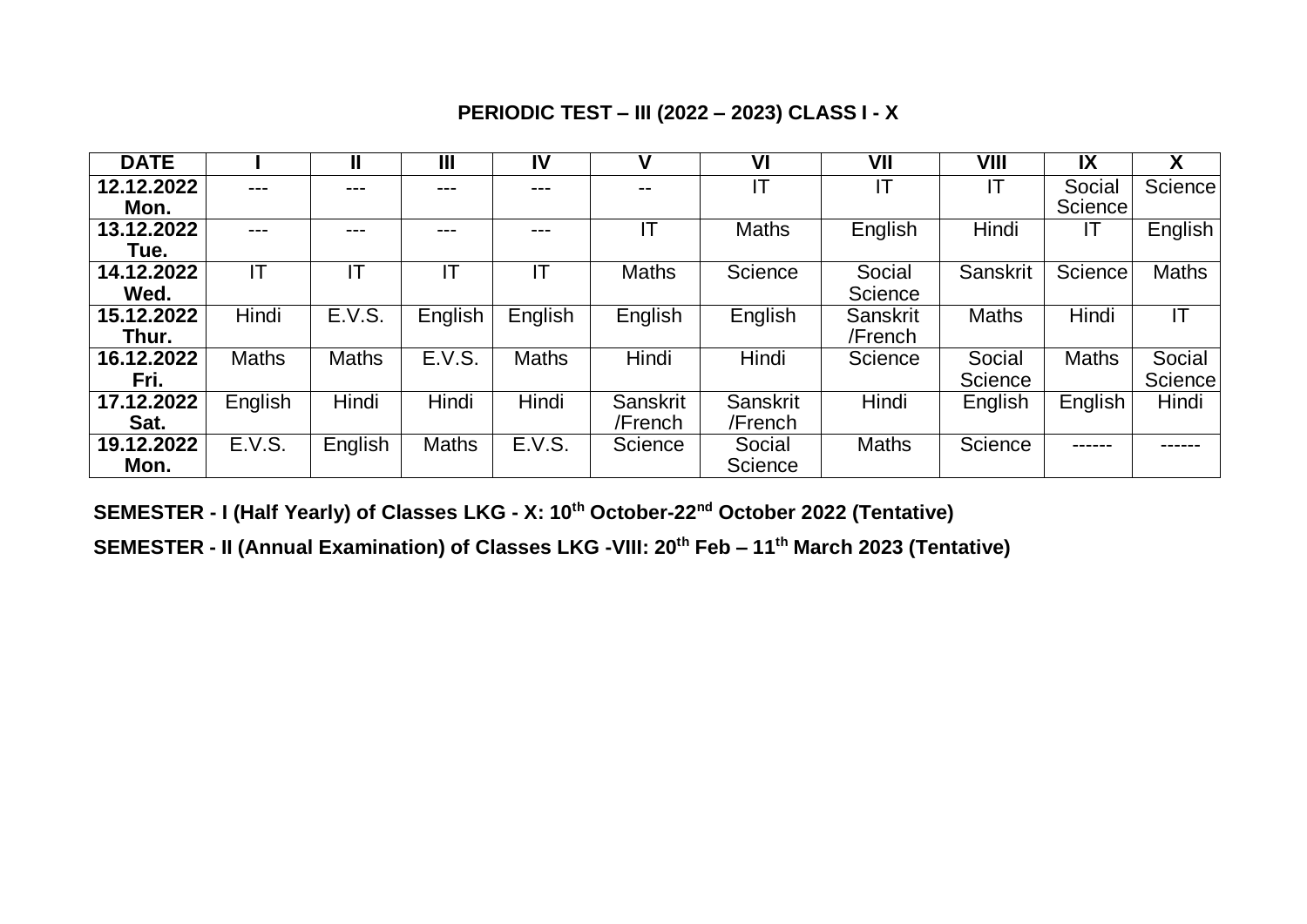|             | MODEL EXAM - I (2022 - 2023) | <b>ANNUAL EXAI</b> |
|-------------|------------------------------|--------------------|
|             | <b>CLASS - IX</b>            |                    |
| <b>Date</b> | <b>Subject</b>               | <b>Date</b>        |
| 23.01.2023  | English                      | 13.02.2023         |
| Mon.        |                              | Mon.               |
| 25.01.2023  | Hindi                        | 15.02.2023         |
| Wed.        |                              | Wed.               |
| 27.01.2023  | <b>Social Science</b>        | 17.02.2023         |
| Fri.        |                              | Fri.               |
| 30.01.2023  | <b>Mathematics</b>           | 20.02.2023         |
| Mon.        |                              | Mon.               |
| 01.02.2023  | ΙT                           | 22.02.2023         |
| Wed.        |                              | Wed.               |
| 03.02.2023  | Science                      | 24.02.2023         |
| Fri.        |                              | Fri.               |

|             | <b>ODEL EXAM - I (2022 - 2023)</b><br><b>CLASS - IX</b> | <b>ANNUAL EXAMINAATION (2022 - 2023)</b><br><b>CLASS - IX</b> |                       |
|-------------|---------------------------------------------------------|---------------------------------------------------------------|-----------------------|
| <b>Date</b> | <b>Subject</b>                                          | <b>Date</b>                                                   | <b>Subject</b>        |
| 01.2023     | English                                                 | 13.02.2023                                                    | <b>Mathematics</b>    |
| Mon.        |                                                         | Mon.                                                          |                       |
| 01.2023     | Hindi                                                   | 15.02.2023                                                    | English               |
| Wed.        |                                                         | Wed.                                                          |                       |
| 01.2023     | <b>Social Science</b>                                   | 17.02.2023                                                    | Science               |
| Fri.        |                                                         | Fri.                                                          |                       |
| 01.2023     | <b>Mathematics</b>                                      | 20.02.2023                                                    | <b>Social Science</b> |
| Mon.        |                                                         | Mon.                                                          |                       |
| 02.2023     | ΙT                                                      | 22.02.2023                                                    | Hindi                 |
| Wed.        |                                                         | Wed.                                                          |                       |
| 02.2023     | Science                                                 | 24.02.2023                                                    | IT                    |
| Fri.        |                                                         | Fri.                                                          |                       |

 **Class – IX result will be on 04.03.2023. New session of class – X begins on 06.03.2023.**